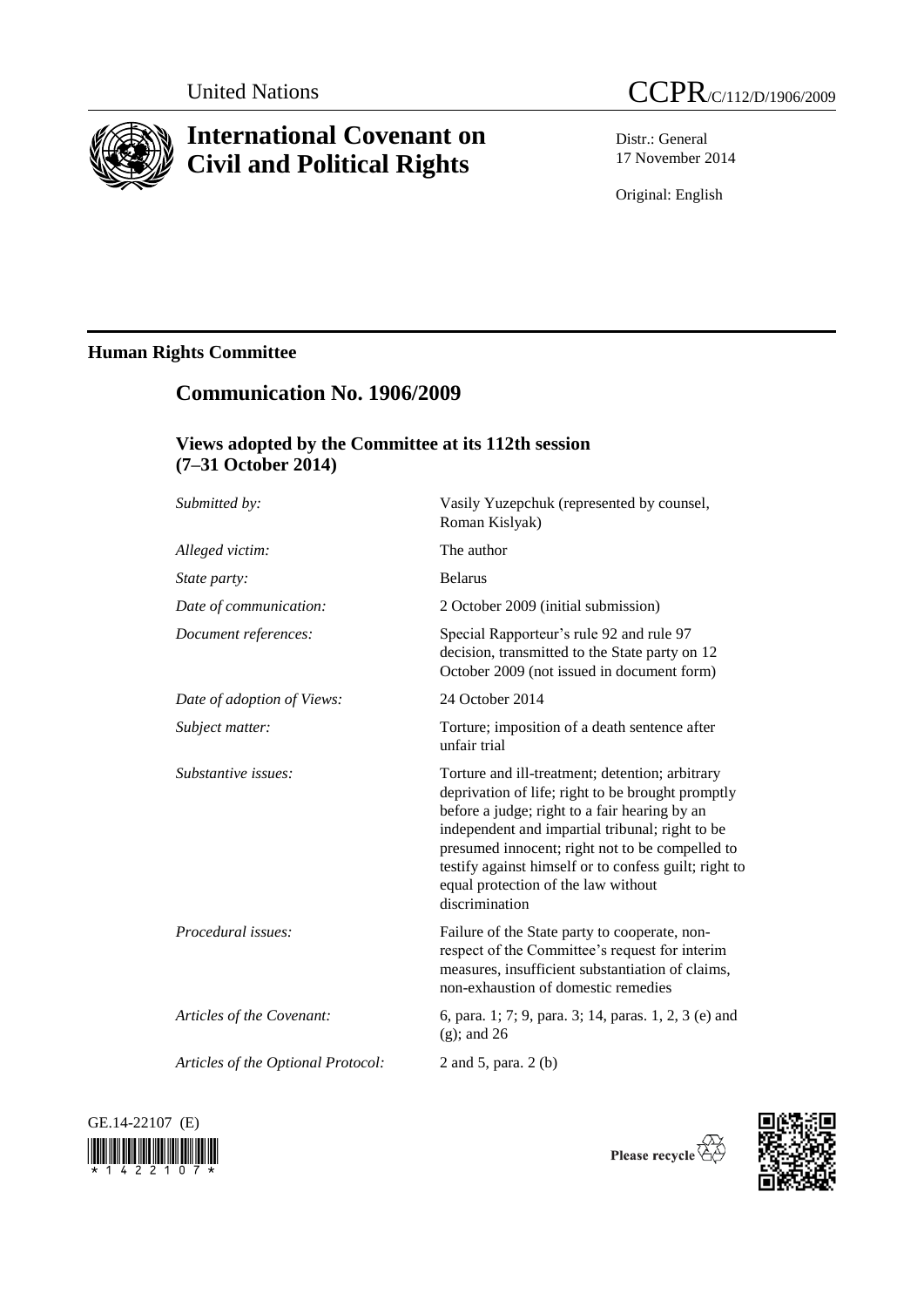## **Annex**

# **Views of the Human Rights Committee under article 5, paragraph 4, of the Optional Protocol to the International Covenant on Civil and Political rights (112th session)**

concerning

## **Communication No. 1906/2009**\*

| Submitted by:          | Vasily Yuzepchuk (represented by counsel,<br>Roman Kislyak) |
|------------------------|-------------------------------------------------------------|
| Alleged victim:        | The author                                                  |
| <i>State party:</i>    | <b>Belarus</b>                                              |
| Date of communication: | 2 October 2009 (initial submission)                         |

*The Human Rights Committee*, established under article 28 of the International Covenant on Civil and Political Rights,

*Meeting on* 24 October 2014,

*Having concluded* its consideration of communication No. 1906/2009, submitted to the Human Rights Committee by Vasily Yuzepchuk under the Optional Protocol to the International Covenant on Civil and Political Rights,

*Having taken into account* all written information made available to it by the author of the communication and the State party,

*Adopts* the following:

## **Views under article 5, paragraph 4, of the Optional Protocol**

1.1 The author of the communication is Vasily Yuzepchuk, a Belarus national born in 1975, who at the time of the submission of the communication was detained on death row in Minsk, after being sentenced to death by the Brest Regional Court on 29 June 2009. The author claims to be a victim of violations of his rights under article 6, paragraphs 1 and 2, article 7, article 9, paragraph 3, article 14, paragraphs 1, 2, 3 (e) and (g), and article 26 of the International Covenant on Civil and Political Rights. The Optional Protocol entered into force for the State party on 30 December 1992. The author is represented by counsel, Roman Kislyak.

1.2 When registering the communication on 12 October 2009, and pursuant to rule 92 of its rules of procedure, the Committee, acting through its Special Rapporteur on new

<sup>\*</sup> The following members of the Committee participated in the examination of the present communication: Yadh Ben Achour, Lazhari Bouzid, Christine Chanet, Ahmad Amin Fathalla, Cornelis Flinterman, Yuji Iwasawa, Walter Kälin, Zonke Zanele Majodina, Gerald L. Neuman, Sir Nigel Rodley, Victor Manuel Rodríguez-Rescia, Fabian Omar Salvioli, Anja Seibert-Fohr, Yuval Shany, Konstantine Vardzelashvili, Margo Waterval and Andrei Paul Zlătescu.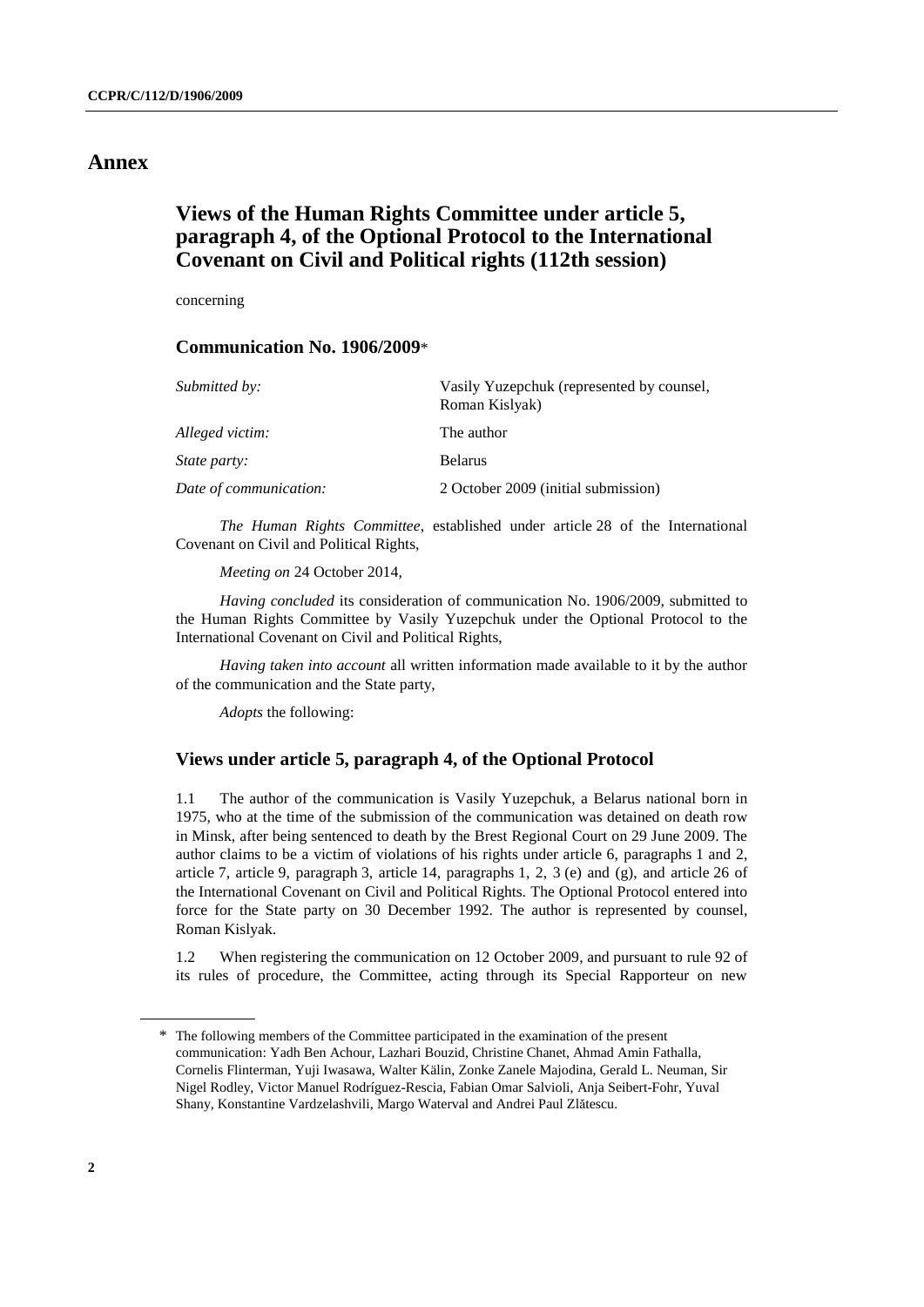communications and interim measures, requested the State party not to carry out the death sentence imposed on Mr. Yuzepchuk while his case was under examination by the Committee. On 13 November 2009, the Committee reiterated its request.

1.3 On 23 March 2010, the Committee received information that the author had been executed, despite its request for interim measures of protection. On the same date, the Committee sought urgent clarification from the State party, drawing its attention to the fact that non-respect of interim measures constitutes a violation by States parties of their obligations to cooperate in good faith under the Optional Protocol to the Covenant. No response was received. On 30 March 2010, the Committee issued a press release condemning the execution.

#### **The facts as submitted by the author**

2.1 On 9 January 2008, the author was detained and held in police custody in the Drogichinsky district police station. On 19 January 2008, he was placed in custody pending his trial. He was charged with the murder of four women and thefts in the Drogichinsky district and with robbery in the Grodno region. The author submits that he was then ordered by the Prosecutor to be detained until 8 April 2009, when he was brought before a judge for the first time, nearly one year and three months after his initial arrest. The author submits that he should have been brought before a judge "promptly", <sup>1</sup> which did not happen in his case.

2.2 The author submits that during his pretrial detention, he was tortured by police officers in order to force him to confess to the murders, thefts and robbery. He was kept in solitary confinement for prolonged periods of time and was denied food. He also claims that police officers fed him some unknown pills and alcohol, which affected his ability to think clearly. Police officers also threatened to incarcerate his close relatives.

2.3 He further submits that the facts of torture and ill-treatment were confirmed by a medical expert, who concluded that the injuries could have been caused in the manner they were described by the author. <sup>2</sup> After his complaint to the Prosecutor's Office, the investigation concluded that the author's injuries were self-inflicted, and were not caused by police officers.

2.4 The author claims that an investigation was eventually carried out, but it was not effective as the prosecutor's office failed to question witnesses or even order a medical examination. The investigation also failed to obtain copies of the footage of the video surveillance of his cell and did not examine entries in the medical journal of the medical unit of the detention centre.

2.5 The author further submits that during the pretrial investigation, his brother, S.L., testified against him. S.L. told the police officers, inter alia, that the author had admitted to him that he had strangled an old woman and that the author had shown him some US dollars and Belarus roubles that were allegedly taken from the woman. The police officers failed to tell the author's brother that he had a right not to testify against his sibling. Furthermore, the court did not grant the author's motion to call S.L. to testify during the court hearings. Overall, more than 30 witnesses failed to appear at the court hearings, both for the defence and the prosecution. Those witnesses presented various reasons for failing to appear, such as health problems, transportation issues, etc. The author submits that such reasons should not have been considered as valid, because of the seriousness of the charges

<sup>1</sup> The author refers to communication No. 521/1992, *Kulomin* v. *Hungary*, Views adopted on 22 March 1996.

<sup>2</sup> The author does not provide a copy of the medical report.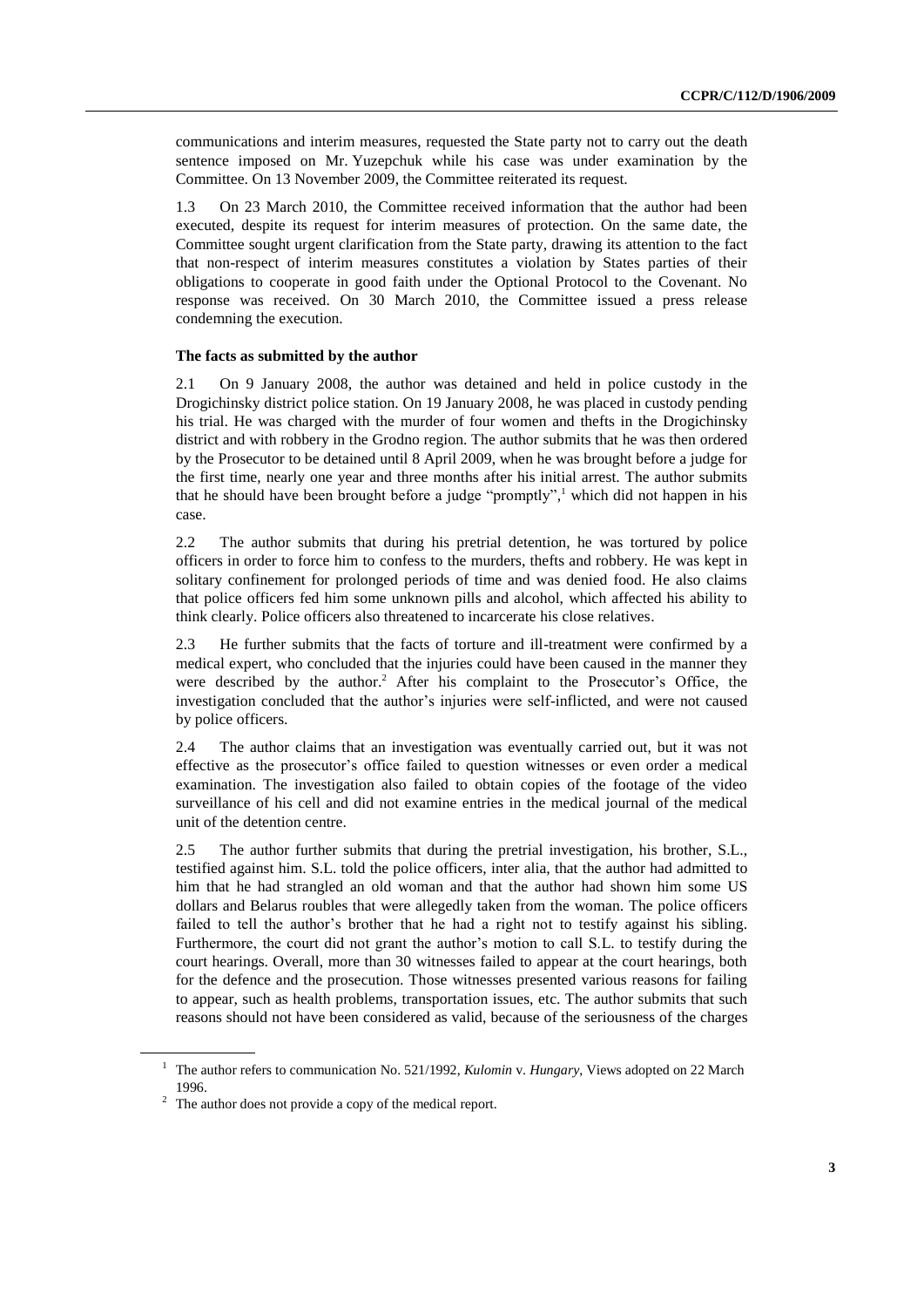against him. The author claims, for example, that he was not able to call witnesses who would prove his alibi.<sup>3</sup>

2.6 The author submits that the verdict against him was mostly based on the testimony of one S.F., who in turn claimed that he was tortured to elicit incriminating evidence against himself and the author. The author submits that such evidence should not have been considered by the court, as it was obtained under duress. The court also disregarded the author's claims that he was tortured and was forced to confess his guilt.

2.7 On 29 June 2009, the Brest Regional Court found the author guilty of all four murders, as well as thefts and robbery, sentenced him to death and ordered that his property be confiscated. On 7 and 10 July 2009, the author, acting through his lawyer, filed two cassation appeals and, on 23 September 2009, he filed an addendum to his appeal, with new arguments, including his references to articles of the Covenant. On 27 September 2009, one more cassation appeal was filed by his lawyer, asking the court to reconsider the death sentence. <sup>4</sup> On 2 October 2009, the Supreme Court of Belarus rejected all appeals filed by the author and his lawyers. The Court stated that the author's conviction was fully supported by the evidence. The Supreme Court also ignored the author's complaints that he was forced to confess his guilt. The author therefore contends that he has exhausted all available domestic remedies.

2.8 The author submits that overall, he was discriminated against, tortured and subjected to ill-treatment and an unfair trial because of his Roma ethnicity. The author also submits that because of his ethnicity, he was presumed guilty from the very beginning of the proceedings against him. Moreover, the author is illiterate, he cannot read or write. He also submits that he cannot remember times and dates very well.

#### **The complaint**

3. The author claims that his rights under articles 6, paragraphs 1 and 2; 7; 9, paragraph 3; 14, paragraphs 1, 2, 3 (e) and (g); and 26 of the Covenant were violated by the State party, because he was subjected to arbitrary arrest, torture and ill-treatment after his arrest, and was sentenced to death after an unfair trial.

### **State party's observations on admissibility and interim measures**

4.1 On 9 November 2009, the State party submitted that it considered the review of the author's case by the Committee unacceptable, since the initiation of a procedure before the Committee "lacks basic legal ground" under articles 2 and 5, paragraph 2 (b), of the Optional Protocol, namely that the author had failed to exhaust the domestic legal remedies, in that he had not submitted an application for a supervisory review by the Supreme Court. The State party also contends that the submission of the communication by the author constitutes an abuse of the right to submission under article 3 of the Optional Protocol, because the author failed to submit a request for a supervisory review to the Supreme Court. The State party also submits that at the time of writing the author had appealed to the President of Belarus for a pardon.

4.2 The State party further submits that the alleged violations of the author's rights are not supported by evidence and do not correspond to reality. It maintains that the author's guilt in "cruel murdering of old and single women" and other serious crimes was proven beyond doubt, in accordance with the domestic criminal and criminal procedure legislation. It also maintains that the author's allegations under article 6 of the Covenant are unfounded,

<sup>&</sup>lt;sup>3</sup> The author does not specify which particular witness would prove his alibi, if summoned to court.

<sup>&</sup>lt;sup>4</sup> The author does not explain why he and his lawyers filed multiple appeals.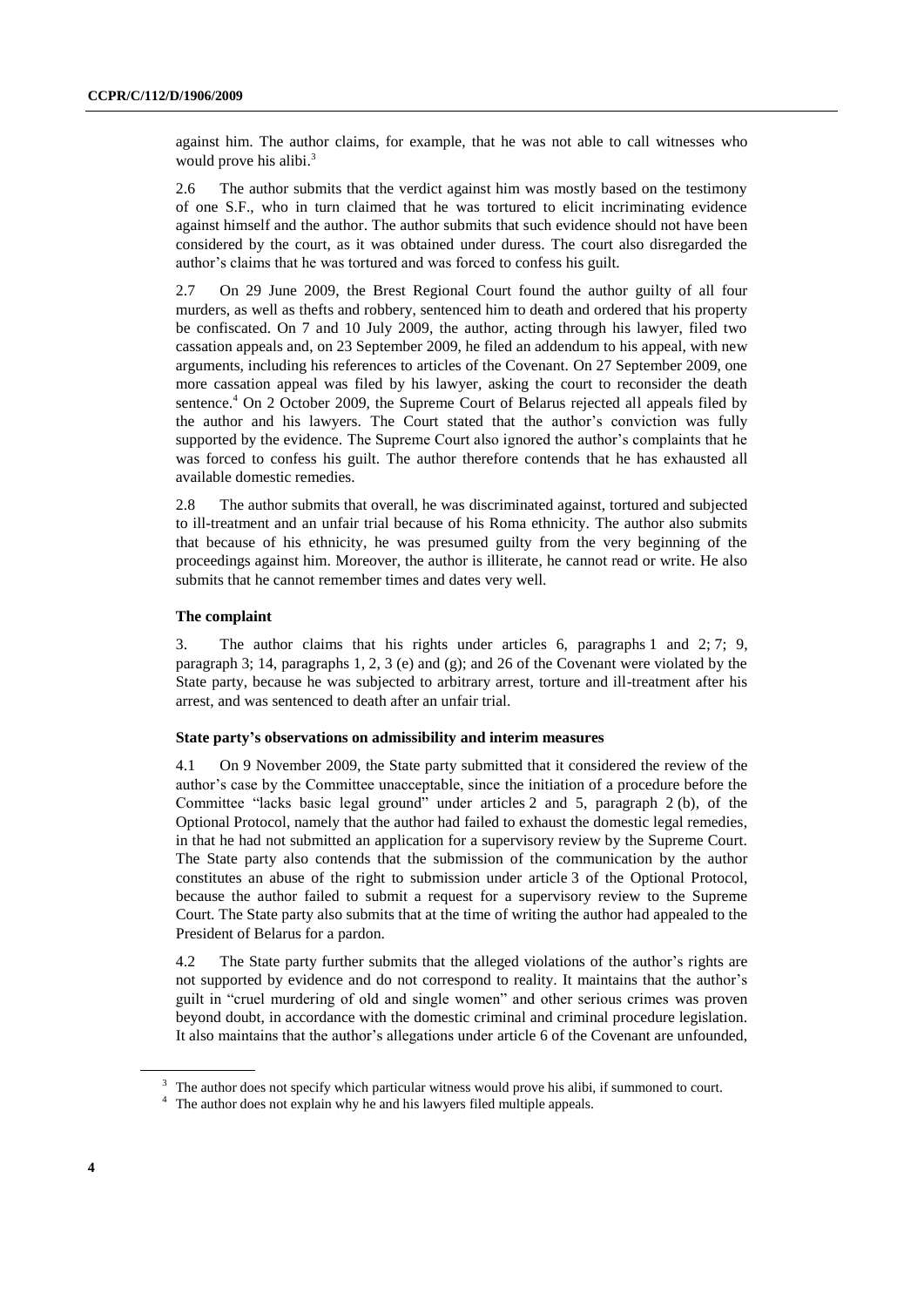since that article permits the death penalty, with the limitation that the sentence of death shall not be imposed for crimes committed by persons under 18 years of age and shall not be carried out on pregnant women. The State party submits that its legislation places further limits on the use of the death penalty than the Covenant does, since it can only be imposed for the most serious crime – murder with aggravated circumstances – and it cannot be imposed on women, minors or men older than 65 years of age. It maintains that, in convicting the author, the court took into consideration his personality and the cruelty of the murders and of the other grave crimes committed by him.

4.3 The State party also submits that every case involving the death penalty is additionally reviewed by the Presidential Pardons Commission and then by the President himself.

4.4 On 21 April 2010, in response to the press release issued by the Committee on 30 March 2010, the State party submitted that the Committee had made public information regarding the case, in contradiction of article 5, paragraph 3, of the Optional Protocol. The State party submits that it did not breach its commitments under the Covenant or the Optional Protocol thereto, since capital punishment is not prohibited by international law and it is not a party to the Second Optional Protocol to the Covenant, aiming at the abolition of the death penalty. It further notes that it recognizes the competence of the Committee under article 1 of the Optional Protocol, but that the Committee's "attempts to pass its rules of procedure off as the international commitments of States parties … are absolutely inadmissible". It reiterates that it has not violated the Optional Protocol since it recognizes the competence of the Committee to receive and consider communications submitted directly by individuals who claim to be victims of a violation of a right, but not from a third party, and that it has cooperated with the Committee in a spirit of goodwill and provided it with all the relevant information on the case. It further submits that domestic legislation obliges its courts to implement immediately verdicts that have entered into force and that the Optional Protocol does not contain provisions obliging States parties to stop the execution of a death sentence until a review of the convict's complaints by the Committee is completed. It maintains that the position of the Committee that executions should be halted in such cases is not binding and has only "recommendative" in nature. It submits that the issue could be resolved by amending the Optional Protocol. It further submits that the State party imposes and carries out capital punishment in extremely rare cases and that the issue is currently being debated in its Parliament.

## **Author's comments on the State party's observations**

5.1 On 14 March 2012, counsel, on behalf of the author, submitted that neither an application for presidential pardon, nor the supervisory review procedure before the Supreme Court in Belarus could be considered an effective domestic remedy for the purposes of the Optional Protocol. As to the presidential pardon, counsel for the author maintains that it does not represent an effective domestic remedy that needs to be exhausted before applying to the Human Rights Committee, because it is a measure of a humanitarian nature and not a legal remedy.<sup>5</sup> He further submits that, according to the established jurisprudence of the Committee, the supervisory review procedure is not an effective domestic remedy that has to be exhausted, and adds that an appeal submitted under that procedure would not automatically result in the consideration of the substance of the case. Instead, a public official, usually the Chair of a court, would consider the issue unilaterally and might reject the request. The counsel for the author submits that this unilateral review,

<sup>5</sup> The author refers to the Committee's jurisprudence in communications No. 1033/2001, *Singarasa* v. *Sri Lanka*, Views adopted on 21 July 2004, para. 6.4, and No. 1132/2002, *Chisanga* v. *Zambia*, Views adopted on 18 October 2005, para. 6.3.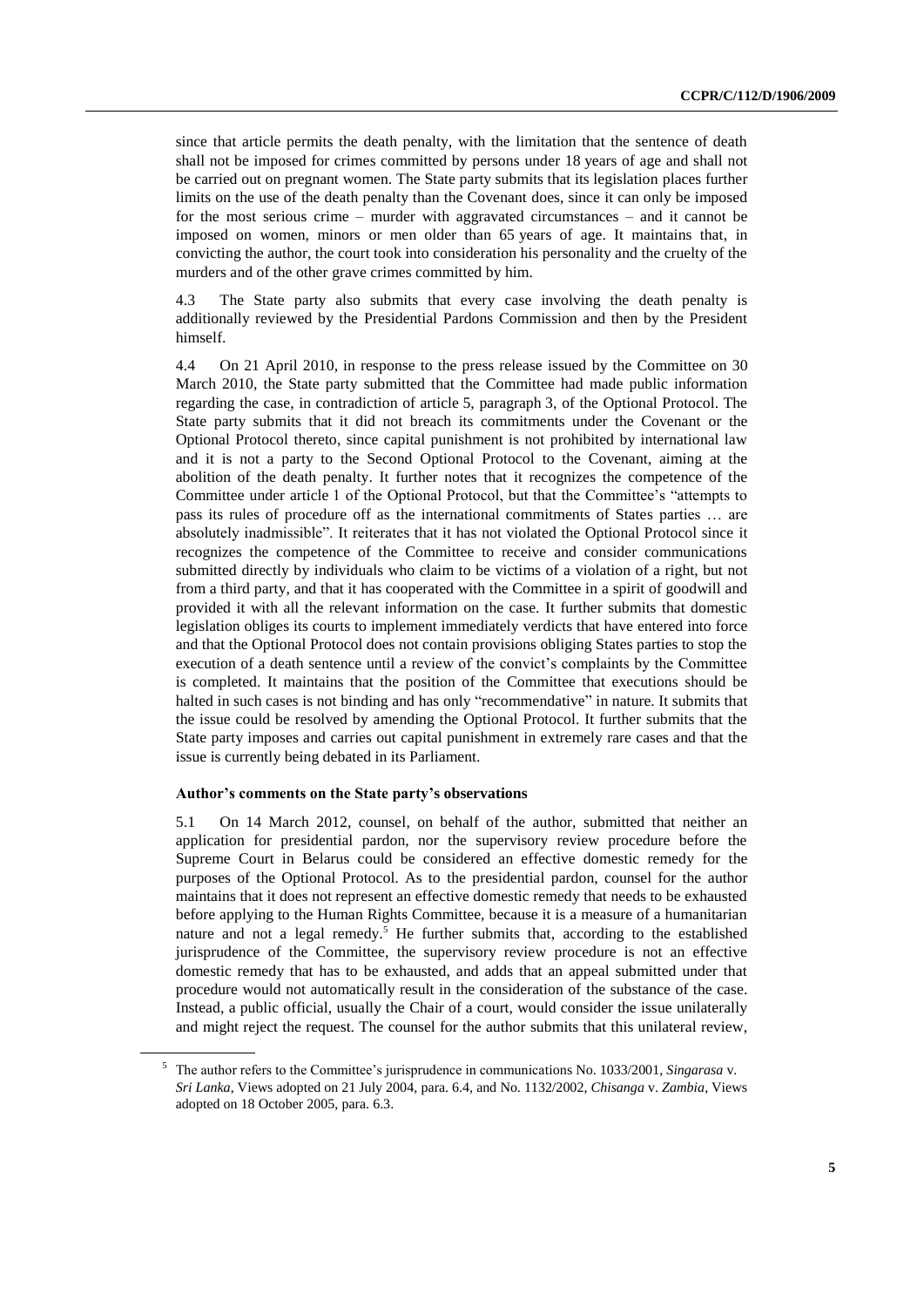which does not include a public hearing, does not permit the supervisory review procedure to be treated as an effective remedy.

5.2 The counsel for the author further submits that, although the legislation provides for the possibility of filing applications for a supervisory review and a presidential pardon, it does not regulate the length of such proceedings, nor provide for a procedure to inform the applicant of their outcome. In practice, in death penalty cases, the applicant is informed that his appeals have been rejected only minutes before execution. The outcome of such applications is also kept secret from the lawyers and families of those convicted. The counsel for the author also submits that the death penalty in Belarus is administered secretly and neither the convict, nor his lawyers or family are informed beforehand of the date of the execution. Accordingly, a person sentenced to death has no real possibility of submitting a communication to the Committee after his applications for a supervisory review and a presidential pardon have been rejected.

5.3 The counsel for the author submits that the author submitted an application for a presidential pardon on 16 October 2009 with the assistance of his lawyer. On 23 March 2010, his lawyer, acting on the author's behalf, appealed to the Chair of the Supreme Court of Belarus for a supervisory review, which was rejected on 26 April 2010.

#### **Issues and proceedings before the Committee**

### *The State party's lack of cooperation and failure to respect the Committee's request for interim measures*

6.1 The Committee notes the submission of the State Party that there are no legal grounds for consideration of the present communication insofar as it is registered in violation of articles 2 and 5, paragraph 2 (b), of the Optional Protocol, because the alleged victim did not present the communication himself and has failed to exhaust domestic remedies; that it has no obligations regarding the recognition of the rules of procedure of the Committee and its interpretation of the provisions of the Optional Protocol; and that it has no obligation to respect the request by the Committee for interim measures.

6.2 The Committee recalls that article 39, paragraph 2, of the International Covenant on Civil and Political Rights authorizes it to establish its own rules of procedure, which States parties have agreed to recognize. The Committee further observes that, by adhering to the Optional Protocol, a State party to the Covenant recognizes the competence of the Human Rights Committee to receive and consider communications from individuals subject to its jurisdiction claiming to be victims of a violation of any of the rights set forth in the Covenant. 6 Implicit in the adherence of a State to the Optional Protocol is an undertaking to cooperate with the Committee in good faith, so as to permit and enable it to consider such communications and, after examination, to forward its Views to the State party and to the individual concerned.<sup>7</sup> It is incompatible with its obligations under article 1 of the Optional Protocol for a State party to take any action that would prevent or frustrate the Committee in its consideration and examination of the communication and in the expression of its Views.<sup>8</sup>

6.3 In the present case, the Committee observes that, when submitting the communication on 2 October 2009, the author informed the Committee that he had been

<sup>6</sup> Preamble and art. 1 of the Optional Protocol.

Art. 5, paras. 1 and 4, of the Optional Protocol.

<sup>8</sup> See, inter alia, communications No. 869/1999, *Piandiong et al.* v. *the Philippines*, Views adopted on 19 October 2000, para. 5.1; and Nos. 1461/2006, 1462/2006, 1476/2006 and 1477/2006, *Maksudov et al.* v. *Kyrgyzstan*, Views adopted on 16 July 2008, paras. 10.1–10.3.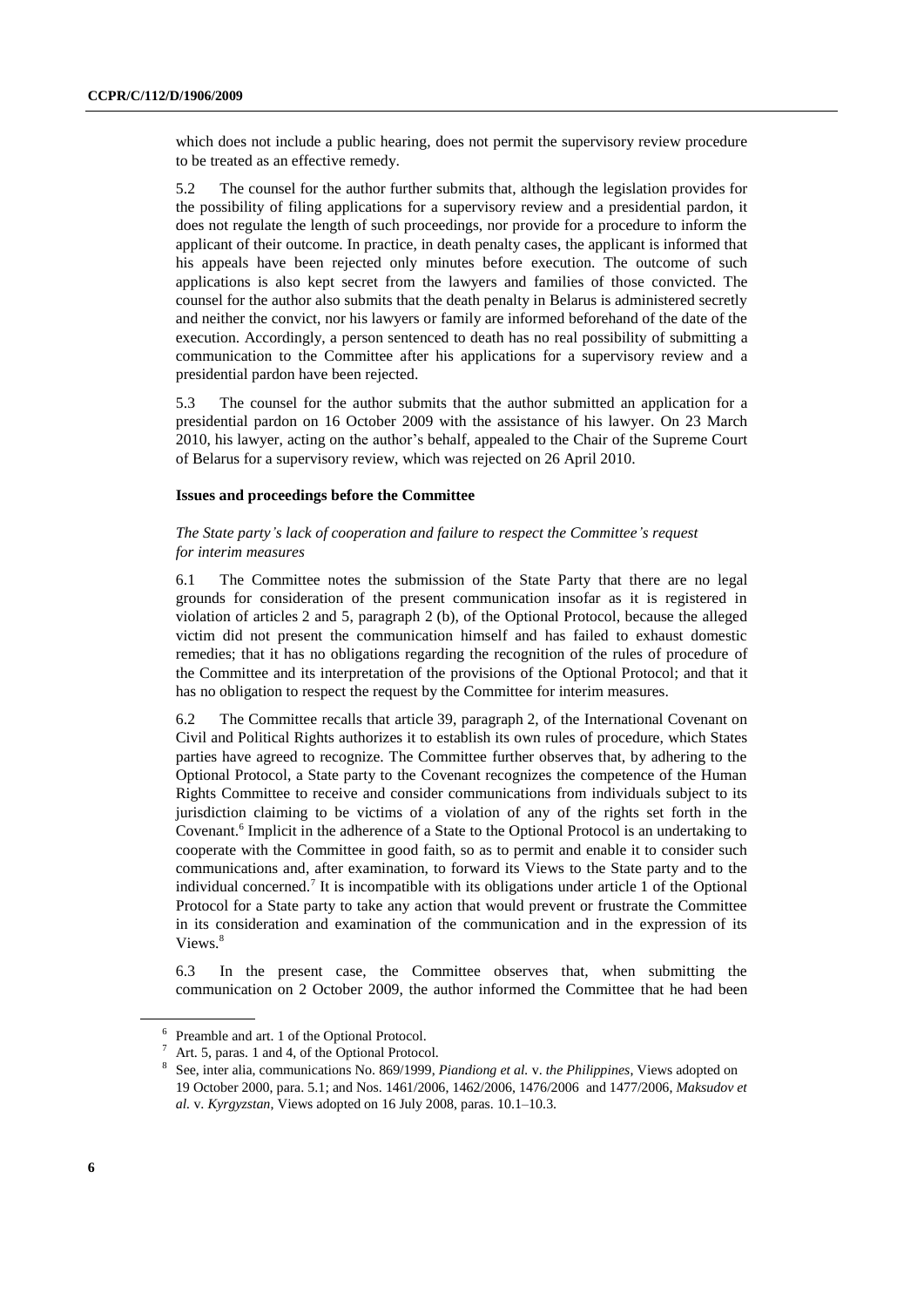sentenced to death and that the sentence could be carried out at any time. On 12 October 2009, the Committee transmitted to the State party a request not to carry out the death sentence while the case was under examination by the Committee. On 13 November 2009, the Committee reiterated its request. On 23 March 2010, the Committee received information that the author had been executed, despite its request for interim measures of protection. The Committee observes that it is uncontested that the execution in question took place, despite the fact that a request for interim measures of protection had been duly addressed to the State party and that it was subsequently reiterated.

6.4 Apart from any violation of the Covenant found against a State party in a communication, a State party commits grave breaches of its obligations under the Optional Protocol if it acts to prevent or frustrate consideration by the Committee of a communication alleging a violation of the Covenant, or to render examination by the Committee moot and the expression of its Views concerning the implementation of the obligations of the State party under the Covenant nugatory and futile.<sup>9</sup> In the present case, the author alleges that his rights under various articles of the Covenant have been violated. Having been notified of the communication and the request by the Committee for interim measures, the State party breached its obligations under the Optional Protocol by executing the alleged victim before the Committee had concluded its consideration of the communication.

6.5 The Committee further recalls that interim measures under rule 92 of its rules of procedure, adopted in accordance with article 39 of the Covenant, are essential to its role under the Optional Protocol, in order to avoid irreparable damage to the victim of the alleged violation. Flouting of that rule, especially by irreversible measures, such as in the present case the execution of Mr. Yuzepchuk, undermines the protection of Covenant rights through the Optional Protocol.<sup>10</sup>

6.6 The Committee notes the submission by the State party that the Committee made public information regarding the case, contrary to article 5, paragraph 3, of the Optional Protocol, through its press release of 30 March 2010, in which it deplored the execution of the victim despite its request for interim measures. The Committee notes that the paragraph in question states that the Committee shall hold closed meetings when examining communications. The paragraph does not prevent the Committee from making public information regarding the failure of States parties to cooperate with it in the implementation of the Optional Protocol.

#### *Consideration of admissibility*

7.1 Before considering any claims contained in a communication, the Human Rights Committee must, in accordance with rule 93 of its rules of procedure, decide whether or not it is admissible under the Optional Protocol to the Covenant.

7.2 The Committee has ascertained, as required under article 5, paragraph 2 (a), of the Optional Protocol, that the same matter is not being examined under another procedure of international investigation or settlement.

<sup>9</sup> See, inter alia, communications No. 1276/2004, *Idieva* v. *Tajikistan*, Views adopted on 31 March 2009, para. 7.3; and No. 2120/2011, *Kovaleva and Kozyar* v. *Belarus*, Views adopted on 29 October 2012, para. 9.4.

<sup>10</sup> See, inter alia, communications No. 964/2001, *Saidova* v. *Tajikistan*, Views adopted on 8 July 2004, para. 4.4; No. 1280/2004, *Tolipkhuzhaev* v. *Uzbekistan*, Views adopted on 22 July 2009, para. 6.4; and *Kovaleva and Kozyar* v. Belarus, para. 9.5.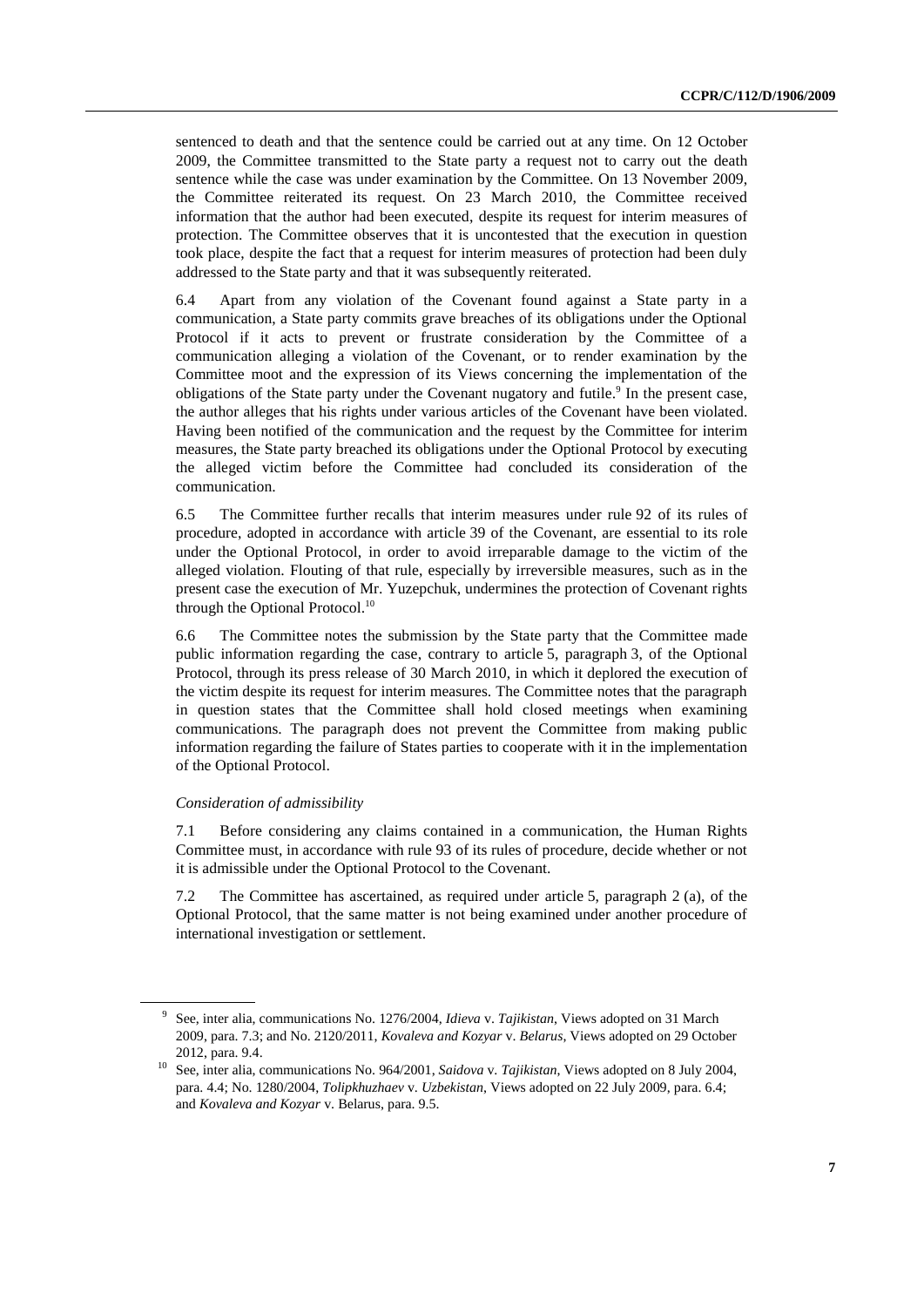7.3 The Committee takes note of the argument of the State party that the communication is inadmissible since it was submitted to the Committee by third parties and not by the alleged victim himself. In that respect, the Committee recalls that rule 96 (b) of its rules of procedure states that a communication should normally be submitted by the individual personally or by a representative of that individual, but that a communication submitted on behalf of an alleged victim may, however, be accepted when it appears that the individual in question is unable to submit the communication personally.<sup>11</sup> In the present case, the Committee notes that the alleged victim was detained on death row at the time of the submission and that the communication was submitted on behalf of the alleged victim by his counsel, who presented a duly signed power of attorney to represent him before the Committee. Accordingly, the Committee is not precluded by article 1 of the Optional Protocol from examining the communication.

7.4 The Committee takes note of the argument of the State party that Mr. Yuzepchuk had not exhausted all domestic remedies at the time of submission of the communication, in view of the fact that he had not submitted an application for a supervisory review by the Supreme Court. The State party also argued that this constituted an abuse of the right of submission of a communication. The Committee considers that filing requests for a supervisory review to the President of a court against court decisions which have entered into force and depend on the discretionary power of a judge, constitute an extraordinary remedy and that the State party must show that there is a reasonable prospect that such requests would provide an effective remedy in the circumstances of the case.<sup>12</sup> The State party has not shown, however, whether and in how many cases the petition to the President of the Supreme Court for supervisory review procedures have been applied successfully in cases concerning the right to a fair trial. Moreover, on 23 March 2010, the author's lawyer, acting on his behalf, appealed to the President of the Supreme Court of Belarus for a supervisory review, but the request was rejected on 26 April 2010. In such circumstances, the Committee finds that it is not precluded by article 5, paragraph 2 (b), of the Optional Protocol from considering the present communication.

7.5 The Committee takes notes of the author's allegations that he was discriminated against, based on his Roma ethnicity, in violation of his rights under articles 14, paragraph 2, and26 of the Covenant. However, in the absence of further explanations or evidence in support of those claims, the Committee finds them insufficiently substantiated for purposes of admissibility and declares them inadmissible under article 2 of the Optional Protocol.

7.6 The Committee considers that the author's remaining claims, raising issues under articles 6, paragraphs 1 and 2; 7; 9, paragraph 3; and14, paragraphs 1, and 3 (e) and (g), of the Covenant, have been sufficiently substantiated for purposes of admissibility and proceeds to their examination on the merits.

#### *Consideration of the merits*

8.1 The Human Rights Committee has considered this communication in the light of all the information received, in accordance with article 5, paragraph 1, of the Optional Protocol.

<sup>11</sup> See, inter alia, *Kovaleva and Kozyar* v. *Belarus*, para. 10.2.

<sup>12</sup> See communications No. 836/1998, *Gelazauskas* v. *Lithuania*, Views adopted on 17 March 2003, para 7.4; No. 1851/2008, *Sekerko* v. *Belarus,* Views adopted on 28 October 2013, para. 8.3; No. 1919-1920/2009, *Alexander Protsko and Andrei Tolchin* v. *Belarus*, Views adopted on 1 November 2013, para. 6.5, No. 1784/2008, *Schumilin* v. *Belarus*, Views adopted on 23 July 2012, para. 8.3; and No. 1814/2008, *P.L.* v. *Belarus*, decision of inadmissibility adopted on 26 July 2011, para. 6.2.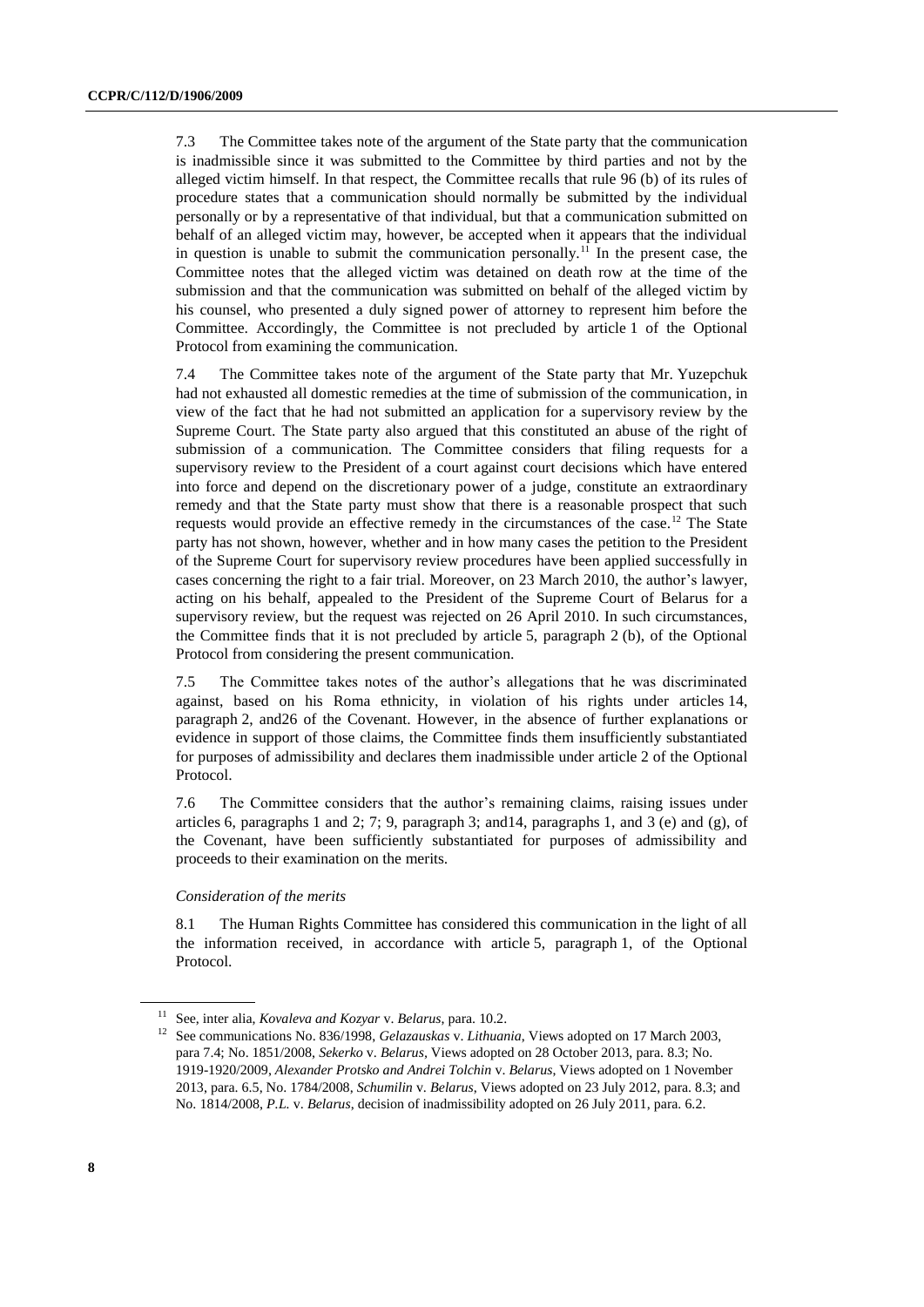8.2 The Committee notes the author's claims under articles 7 and 14, paragraph 3 (g), of the Covenant that he was subjected to physical and psychological pressure to force him to confess his guilt and that his confession served subsequently as a basis for his conviction. The Committee also notes that those allegations have not been refuted by the State party. In that regard, the Committee recalls that once a complaint about ill-treatment contrary to article 7 has been filed, a State party must investigate it promptly and impartially.<sup>13</sup> It further recalls that the safeguard set out in article 14, paragraph 3 (g), of the Covenant must be understood in terms of the absence of any direct or indirect physical or undue psychological pressure from the investigating authorities on the accused, with a view to obtaining a confession of guilt.<sup>14</sup> The Committee notes that, despite numerous claims by the author that he was denied food, kept in solitary confinement for prolonged periods of time and fed unknown pills and alcohol, the State party has not presented any information to demonstrate that it has conducted an effective investigation into those specific allegations. In those circumstances, due weight must be given to the author's allegations. Accordingly, the Committee concludes that the facts before it disclose a violation of the author's rights under articles 7 and 14, paragraph  $3$  (g), of the Covenant.<sup>15</sup>

8.3 As to the author's claim that he was arrested on 9 January 2008, but was not brought before a judge for a review of his detention until 8 April 2009, nearly one year and three months after his arrest, the Committee notes that the State party has failed to address that allegation. While the meaning of the term "promptly" in article 9, paragraph 3, must be determined on a case-by-case basis, the Committee recalls its general comment No. 8 (1982) on the right to liberty and security of persons and its jurisprudence, pursuant to which such delays should not exceed a few days.<sup>16</sup> The Committee further recalls that it has recommended on numerous occasions, in the context of consideration of the reports of States parties submitted under article 40 of the Covenant, that the period of detention before a person is brought before a judge should not exceed 48 hours.<sup>17</sup> Any longer period of delay would require special justification to be compatible with article 9, paragraph 3, of the Covenant.<sup>18</sup> The Committee therefore considers the delay of nearly one year and three months before bringing the author before a judge to be incompatible with the requirement of promptness set forth in article 9, paragraph 3, of the Covenant. Accordingly, the author's rights under article 9, paragraph 3, have been violated.

See the Committee's general comment No. 20 (1992) on the prohibition of torture or cruel, inhuman or degrading treatment or punishment, para. 14.

<sup>&</sup>lt;sup>14</sup> See, for example, general comment No. 32 (2007) on the right to equality before courts and tribunals and to a fair trial, para. 41; and communications No. 330/1988, *Berry* v. *Jamaica*, Views adopted on 4 July 1994, para. 11.7; No. 1033/2001, *Singarasa* v. *Sri Lanka*, Views adopted on 21 July 2004, para. 7.4; and No. 1769/2008, *Ismailov* v. *Uzbekistan*, Views adopted on 25 March 2011, para. 7.6.

<sup>15</sup> See, for example, general comment No. 32, para. 60; and communications No. 1401/2005, *Kirpo* v. *Tajikistan*, Views adopted on 27 October 2009, para. 6.3; and No. 1545/2007, *Gunan* v. *Kyrgyzstan*, Views adopted on 25 July 2011, para. 6.2.

<sup>&</sup>lt;sup>16</sup> The Committee found that, in the absence of any explanations by the State party, a delay of three days in bringing a person before a judge did not meet the requirement of promptness within the meaning of article 9, paragraph 3 (see communication No. 852/1999, *Borisenko* v. *Hungary*, Views adopted on 14 October 2002, para. 7.4). See also *Kovaleva and Kozyar* v. *Belarus*, para. 11.3; and communication No. 1787/2008, *Kovsh* v. *Belarus*, Views adopted on 27 March 2013, paras. 7.3–7.5.

<sup>&</sup>lt;sup>17</sup> See, for example, CCPR/CO/69/KWT, para. 12; CCPR/C/79/Add.89, para. 17; CCPR/C/SLV/CO/6, para. 14; and CCPR/CO/70/GAB, para. 13.

<sup>18</sup> See *Borisenko* v. *Hungary*, para. 7.4. See also Basic Principles on the Role of Lawyers, adopted at the eighth United Nations Congress on the Prevention of Crime and the Treatment of Offenders, Havana, 27 August–7 September 1990, principle 7.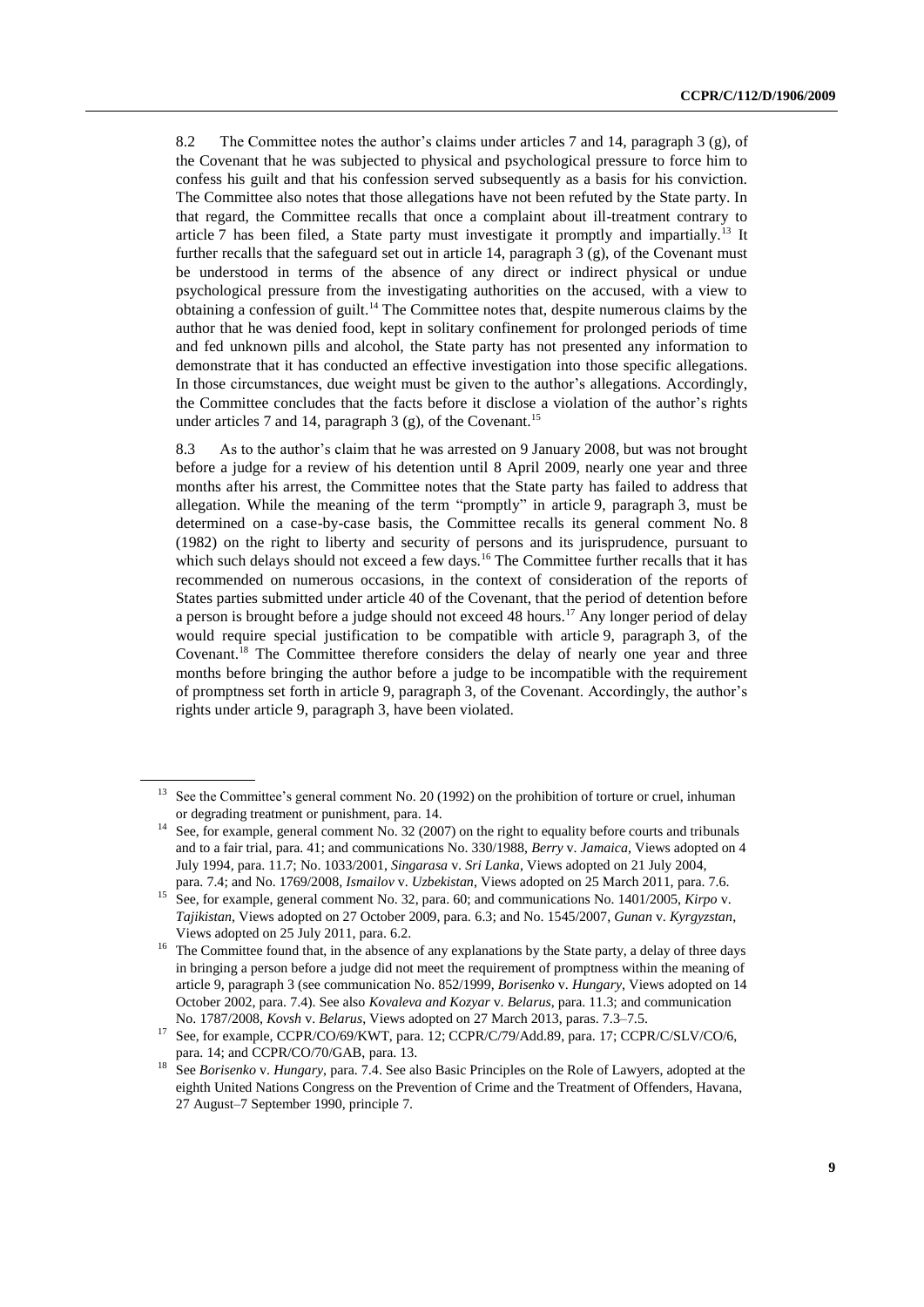8.4 The Committee further notes the author's allegations that he was not able to crossexamine a key witnesses during the court hearings and that, overall, about 30 witnesses failed to appear and testify, both for the prosecution and the defence. The author further claims that he was not able to question his brother, S.L., who was interrogated during the pretrial investigation, but failed to appear in court. The author was therefore unable to cross-examine that witness too. The author further submits that one of the witnesses might have presented, if questioned, exculpatory evidence. In that connection, the Committee recalls its general comment No. 32 (2007) on the right to equality before courts and tribunals and to a fair trial, according to which, the right to obtain the attendance of the witnesses by the accused or their counsel is not unlimited, but that there should be a "proper opportunity to question and challenge witnesses against them at some stage of proceedings". The Committee considers that the failure to make a key witness, S.L., available for cross-examination, as well as the absence of 30 additional witnesses during the court hearings affected the fairness of the author's trial. In those circumstances and in the absence of any response from the State party, the Committee finds that the facts before it disclose a violation of article 14, paragraph 3 (e), of the Covenant.

8.5 The Committee notes the author's allegation that his rights under article 14, paragraph 1, were violated. It also notes that this allegation has not been not refuted by the State party. In the light of the Committee's findings that the State party failed to comply with the guarantees of a fair trial under article 14, paragraph 3 (e) and (g), of the Covenant, the Committee is of the view that Mr. Yuzepchuk's trial suffered from irregularities which, taken as a whole, amount to a violation of article 14, paragraph 1, of the Covenant.

8.6 The author further claims a violation of his right to life under article 6 of the Covenant, since he was sentenced to death after an unfair trial. The Committee notes that the State party has argued, with reference to article 6, paragraph 2, of the Covenant, that Mr. Yuzepchuk was sentenced to death for having committed serious crimes following the judgement handed down by the courts, in accordance with the Constitution, the Criminal Code and the Code of Criminal Procedure of Belarus, and that the imposition of the death penalty was not contrary to the Covenant. In that respect, the Committee recalls its general comment No. 6 (1982) on the right to life, in which it noted that the provision that a sentence of death may be imposed only in accordance with the law and not contrary to the provisions of the Covenant, implies that "the procedural guarantees therein prescribed must be observed, including the right to a fair hearing by an independent tribunal, the presumption of innocence, the minimum guarantees for the defence, and the right to review by a higher tribunal".<sup>19</sup> In the same context, the Committee reiterates its jurisprudence that the imposition of a sentence of death upon conclusion of a trial in which the provisions of article 14 of the Covenant have not been respected constitutes a violation of article 6 of the Covenant.<sup>20</sup> In the light of the Committee's findings of a violation of article 14, paragraphs 1 and 3 (e) and (g), of the Covenant, it concludes that the final sentence of death and subsequent execution of Mr. Yuzepchuk did not meet the requirements of article 14 and that, as a result, his right to life under article 6 of the Covenant has been violated.

9. The Human Rights Committee, acting under article 5, paragraph 4, of the Optional Protocol to the Covenant, is of the view that the facts before it disclose a violation of

<sup>19</sup> See also communication No. 253/1987, *Kelly* v. *Jamaica*, Views adopted on 8 April 1991, para. 5.14.

<sup>20</sup> See general comment No. 32, para. 59; and communications No. 719/1996, *Levy* v. *Jamaica*, Views adopted on 3 November 1998, para. 7.3; No. 1096/2002, *Kurbanov* v. *Tajikistan*, Views adopted on 6 November 2003, para. 7.7; No. 1044/2002, *Shukurova* v. *Tajikistan*, Views adopted on 17 March 2006, para. 8.6; No. 1276/2004, *Idieva* v. *Tajikistan*, Views adopted on 31 March 2009, para. 9.7; No. 1304/2004, *Khoroshenko* v. *Russian Federation*, Views adopted on 29 March 2011, para. 9.11; and No. 1545/2007, *Gunan* v. *Kyrgyzstan*, Views adopted on 25 July 2011, para. 6.5.